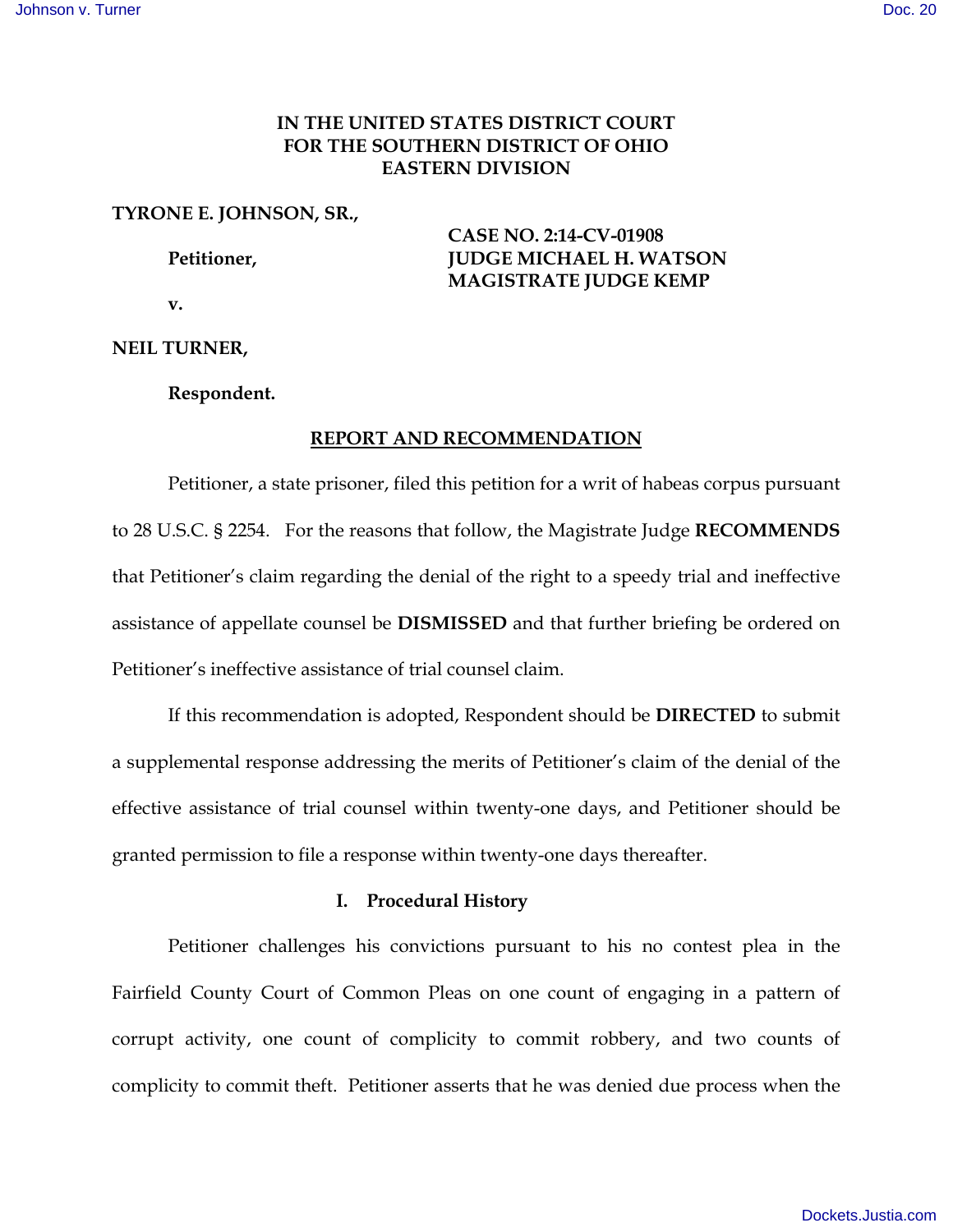trial court denied his motion to dismiss on speedy trial grounds and that he was denied the effective assistance of trial counsel because his attorney filed "useless requests for information that expanded [the] State's time to bring Petitioner to trial" (*Petition*, Doc. 1, PageID# 6), and failed to prepare a defense, forcing Petitioner to enter a guilty plea (claim one). Petitioner also asserts that he was denied the effective assistance of appellate counsel because his attorney failed to provide him with timely notice of the state appellate court's decision denying his appeal (claim two). Petitioner was represented by the same attorney at trial and on direct appeal. He additionally raises a claim of the denial of the effective assistance of trial counsel.

As discussed in this Court's prior *Order*, Doc. 16, Petitioner procedurally defaulted his claim that he was denied his right to a speedy trial by failing to file a timely appeal of the appellate court's January 17, 2014, decision dismissing his appeal to the Ohio Supreme Court. *See Bonilla v. Hurley*, 370 F.3d 494, 497 (6th Cir. 2004)(the Ohio Supreme Court's denial of a motion for leave to file a delayed appeal constitutes a procedural ruling sufficient to bar federal habeas review). On June 27, 2014, Petitioner filed a motion for a delayed appeal; however, the Ohio Supreme Court denied the motion.

As cause for this procedural default, and in ground two of his habeas corpus petition, Petitioner asserts the denial of the effective assistance of appellate counsel based on his attorney's alleged failure to advise him timely that the appellate court had dismissed his appeal, resulting in his inability to file a timely appeal with the Ohio Supreme Court. It is the position of the Respondent that Petitioner also has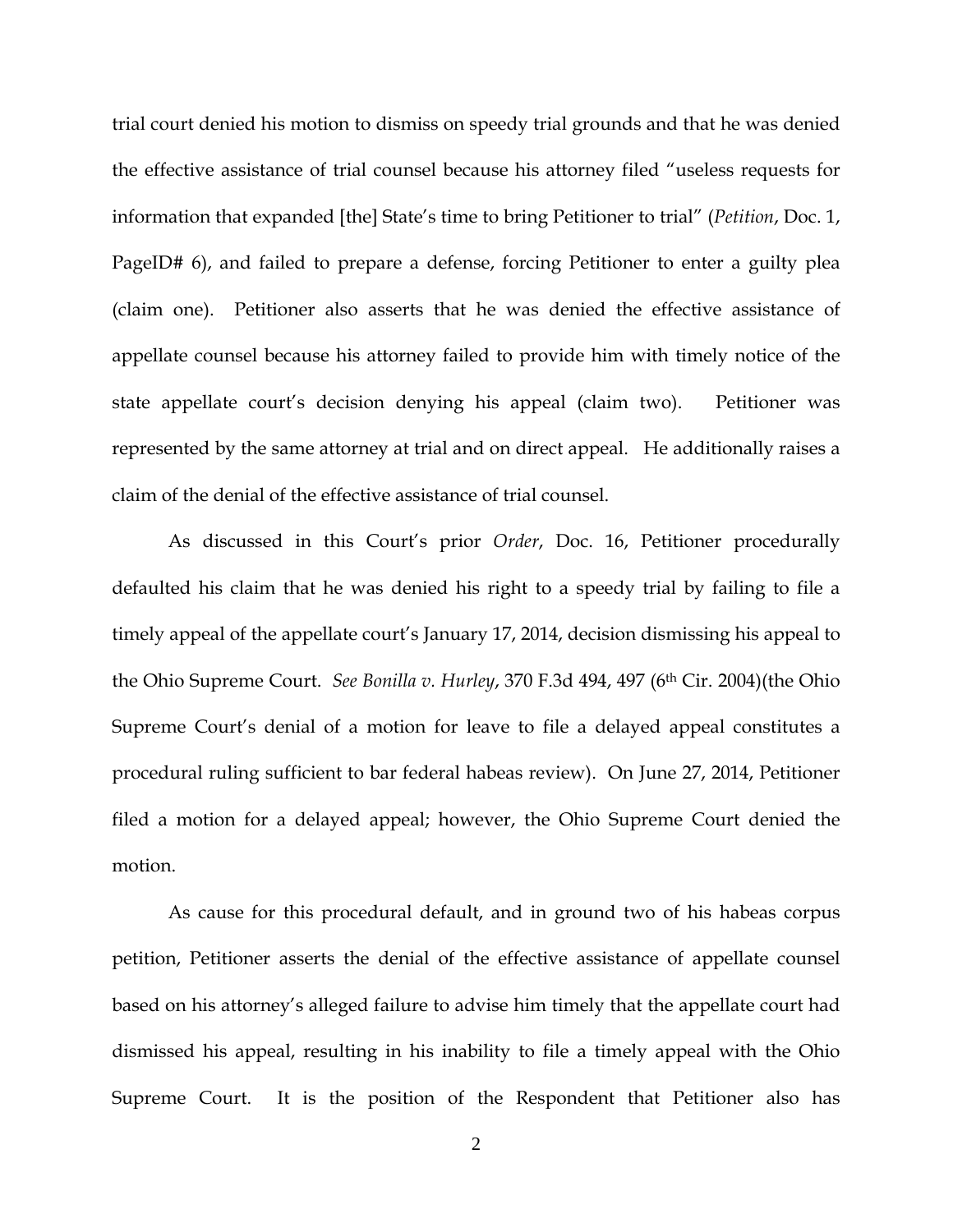procedurally defaulted his claim of the denial of the effective assistance of appellate counsel by filing an untimely application to reopen the appeal under Ohio Appellate Rule 26(B) and failing to file an appeal of the appellate court's decision denying his delayed Rule 26(B) application to the Ohio Supreme Court.

On April 26, 2016, the Court ordered supplemental briefing on Petitioner's claim of the denial of the effective assistance of appellate counsel. Petitioner's *Supplemental Response*, Respondent's *Reply*, and Petitioner's *Response in Opposition re Reply* have been filed. Docs. 17-18.

### **II. Procedural Default**

Congress has provided that state prisoners who are in custody in violation of the Constitution or laws or treaties of the United States may apply to the federal courts for a writ of habeas corpus. 28 U.S.C. § 2254(a). In recognition of the equal obligation of the state courts to protect the constitutional rights of criminal defendants, and in order to prevent needless friction between the state and federal courts, a state criminal defendant with federal constitutional claims is required to present those claims to the state courts for consideration. 28 U.S.C. § 2254(b), (c). If he fails to do so, but still has an avenue open to him by which he may present his claims, then his petition is subject to dismissal for failure to exhaust state remedies. *Id*.; *Anderson v. Harless*, 459 U.S. 4, 6 (1982 (*per curiam* ) (citing *Picard v. Connor*, 404 U.S. 270, 275–78 (1971)). Where a petitioner has failed to exhaust his claims but would find those claims barred if later presented to the state courts, "there is a procedural default for purposes of federal habeas...." *Coleman* v. *Thompson*, 501 U.S. 722, 735 n. 1 (1991).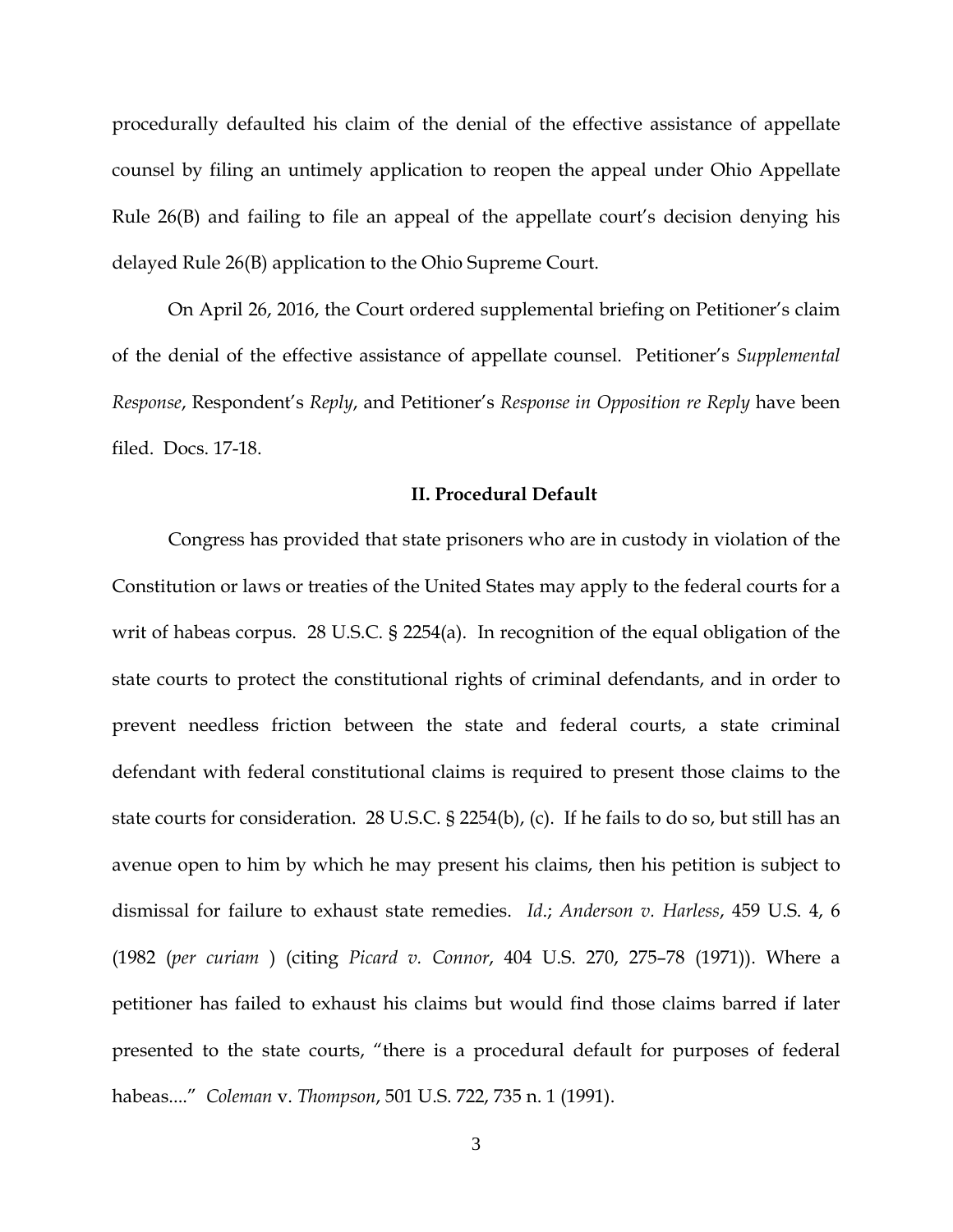The term "procedural default" has come to describe the situation where a person convicted of a crime in a state court fails (for whatever reason) to present a particular claim to the highest court of the State so that the State has a fair chance to correct any errors made in the course of the trial or the appeal before a federal court intervenes in the state criminal process. This "requires the petitioner to present 'the same claim under the same theory' to the state courts before raising it on federal habeas review." *Hicks v. Straub*, 377 F.3d 538, 552–53 (6th Cir. 2004) (quoting *Pillette v. Foltz*, 824 F.2d 494, 497 (6th Cir. 1987)). One of the aspects of "fairly presenting" a claim to the state courts is that a habeas petitioner must do so in a way that gives the state courts a fair opportunity to rule on the federal law claims being asserted. That means that if the claims are not presented to the state courts in the way in which state law requires, and the state courts therefore do not decide the claims on their merits, neither may a federal court do so. In the words used by the Supreme Court in *Wainwright v. Sykes*, 433 U.S. 72, 87 (1977), "contentions of federal law which were not resolved on the merits in the state proceeding due to respondent's failure to raise them there as required by state procedure" also cannot be resolved on their merits in a federal habeas case-that is, they are "procedurally defaulted."

In the Sixth Circuit, a four-part analysis must be undertaken when the state argues that a federal habeas claim is waived by the petitioner's failure to observe a state procedural rule. *Maupin v. Smith*, 785 F.2d 135, 138 (6th Cir. 1986). "First, the court must determine that there is a state procedural rule that is applicable to the petitioner's claim and that the petitioner failed to comply with the rule." *Id*. Second, the Court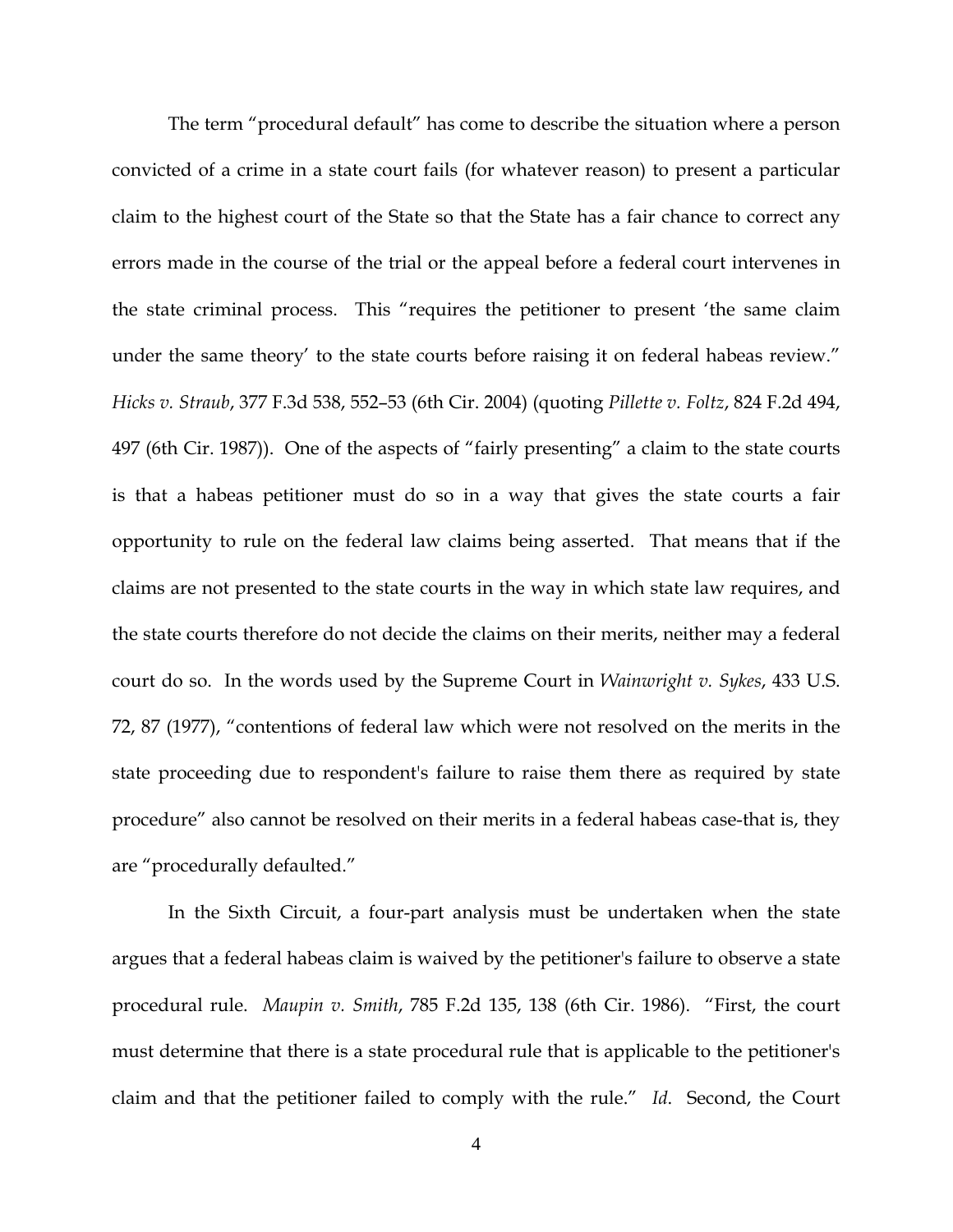must determine whether the state courts actually enforced the state procedural sanction. *Id*. Third, it must be decided whether the state procedural forfeiture is an adequate and independent state ground upon which the state can rely to foreclose review of a federal constitutional claim. *Id*. Finally, if the Court has determined that a state procedural rule was not complied with, and that the rule was an adequate and independent state ground, then the petitioner must demonstrate that there was cause for him not to follow the procedural rule, and that he was actually prejudiced by the alleged constitutional error. *Id.* This "cause and prejudice" analysis applies to failures to raise or preserve issues for review at the appellate level. *Leroy v. Marshall*, 757 F.2d 94 (6th Cir.1985).

Turning to the fourth part of the *Maupin* analysis, in order to establish cause, petitioner must show that "some objective factor external to the defense impeded counsel's efforts to comply with the State's procedural rule." *Murray v. Carrier*, 477 U.S. 478, 488 (1986). Constitutionally ineffective counsel may constitute cause to excuse a procedural default. *Edwards v. Carpenter*, 529 U.S. 446, 453 (2000). In order to constitute cause, an ineffective assistance of counsel claim generally must " 'be presented to the state courts as an independent claim before it may be used to establish cause for a procedural default.' " *Edwards*, 529 U.S. at 452 (quoting *Murray v. Carrier*, 477 U.S. 478, 479 (1986)). That is because, before counsel's ineffectiveness will constitute cause, "that ineffectiveness must itself amount to a violation of the Sixth Amendment, and therefore must be both exhausted and not procedurally defaulted." *Burroughs v. Makowski*, 411 F.3d 665, 668 (6th Cir. 2005). Or, if procedurally defaulted, petitioner must be able to "satisfy the 'cause and prejudice' standard with respect to the ineffective-assistance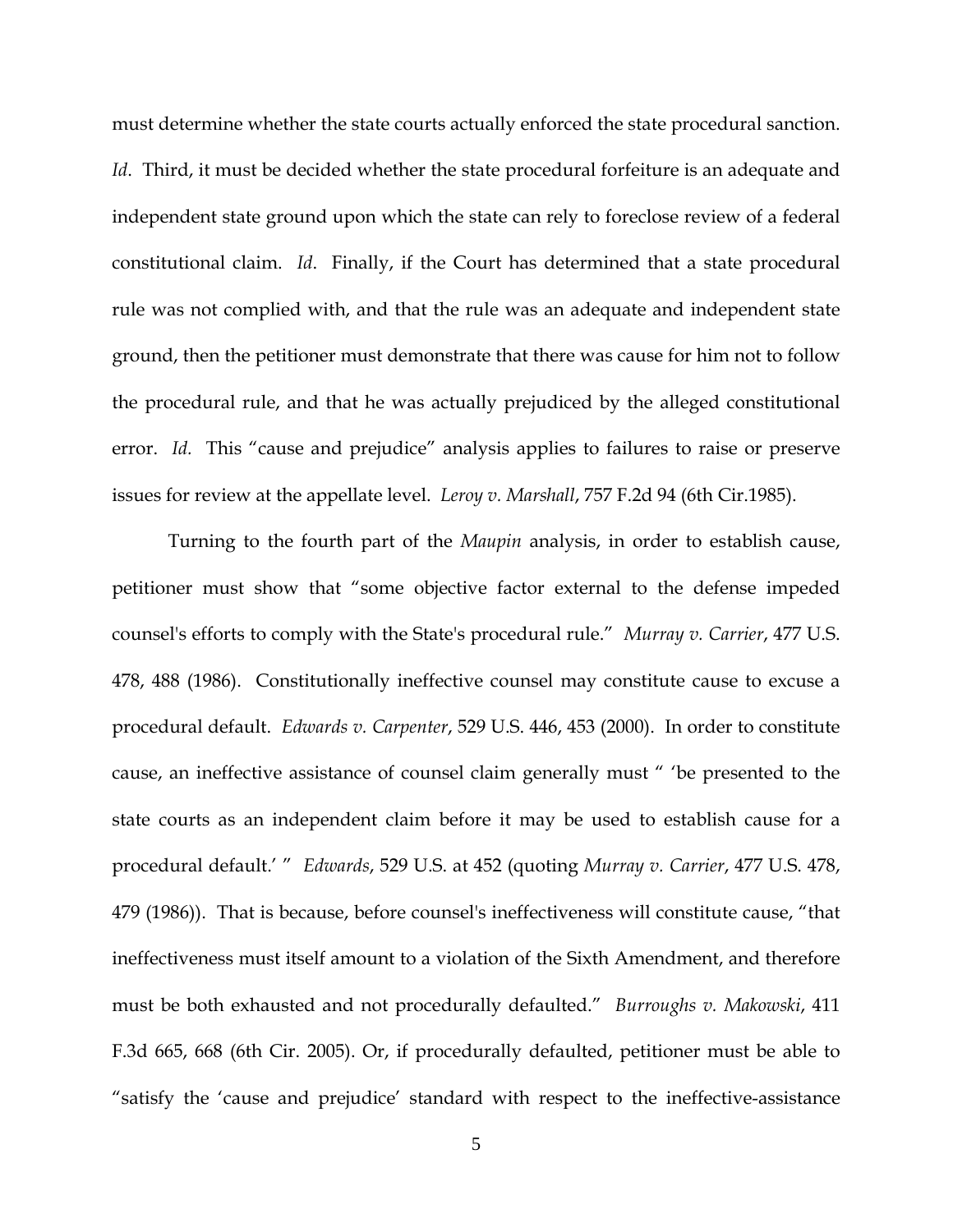claim itself." *Edwards v. Carpenter*, 529 U.S. 446, 450–51 (2000). The Supreme Court

explained the importance of this requirement:

We recognized the inseparability of the exhaustion rule and the procedural-default doctrine in Coleman: "In the absence of the independent and adequate state ground doctrine in federal habeas, habeas petitioners would be able to avoid the exhaustion requirement by defaulting their federal claims in state court. The independent and adequate state ground doctrine ensures that the States' interest in correcting their own mistakes is respected in all federal habeas cases." 501 U.S., at 732, 111 S.Ct. 2546, 115 L.Ed.2d 640. We again considered the interplay between exhaustion and procedural default last Term in *O'Sullivan v. Boerckel*, 526 U.S. 838, 119 S.Ct. 1728, 144 L.Ed.2d 1 (1999), concluding that the latter doctrine was necessary to " 'protect the integrity' of the federal exhaustion rule." *Id*., at 848, 526 U.S. 838, 119 S.Ct. 1728, 144 L.Ed.2d 1 (quoting id., at 853, 526 U.S. 838, 119 S.Ct. 1728, 144 L.Ed.2d 1 (STEVENS, J., dissenting)). The purposes of the exhaustion requirement, we said, would be utterly defeated if the prisoner were able to obtain federal habeas review simply by " 'letting the time run' " so that state remedies were no longer available. *Id.*, at 848, 526 U.S. 838, 119 S.Ct. 1728, 144 L.Ed.2d 1. Those purposes would be no less frustrated were we to allow federal review to a prisoner who had presented his claim to the state court, but in such a manner that the state court could not, consistent with its own procedural rules, have entertained it. In such circumstances, though the prisoner would have "concededly exhausted his state remedies," it could hardly be said that, as comity and federalism require, the State had been given a "fair 'opportunity to pass upon [his claims].' " *Id*., at 854, 526 U.S. 838, 119 S.Ct. 1728, 144 L.Ed.2d 1 (STEVENS, J., dissenting) (emphasis added) (quoting *Darr v. Burford*, 339 U.S. 200, 204, 70 S.Ct. 587, 94 L.Ed. 761 (1950)).

*Edwards*, 529 U.S. at 452–53.

If, after considering all four factors of the *Maupin* test, the court concludes that a procedural default occurred, it must not consider the procedurally defaulted claim on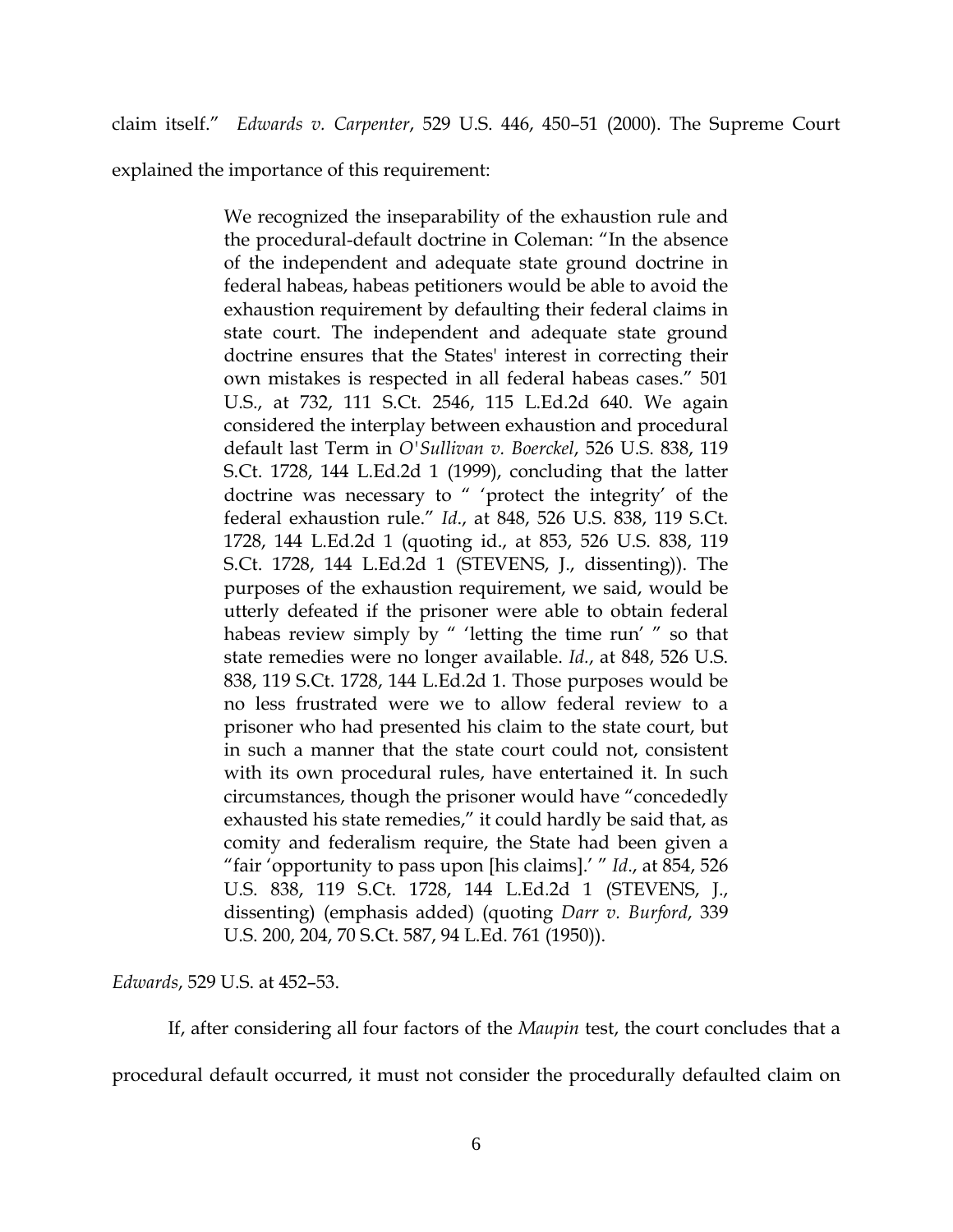the merits unless "review is needed to prevent a fundamental miscarriage of justice, such as when the petitioner submits new evidence showing that a constitutional violation has probably resulted in a conviction of one who is actually innocent." *Hodges v. Colson*, 727 F.3d 517, 530 (6th Cir. 2013) (citing *Murray v. Carrier*, 477 U.S. 478, 495–96 (1986)).

## **III. Speedy Trial; Ineffective Assistance of Appellate Counsel**

As discussed, in claim one, Petitioner asserts that he was denied due process because the state trial court denied his motion to dismiss on speedy trial grounds. Petitioner raised this claim on direct appeal; however, he failed to file a timely appeal with the Ohio Supreme Court, and the Ohio Supreme Court denied his motion for a delayed appeal. Petitioner therefore has procedurally defaulted this claim. *Bonilla v. Hurley*, 370 F.3d at 497; *see also Womack v. Konteh*, No. 3:06 CV 157, 2008 WL 123867, at \*2 (N.D. Ohio Jan. 10, 2008)(enforcing procedural default based on the Ohio Supreme Court's denial of an untimely appeal).

Petitioner may still obtain a merits review of this claim if he establishes cause for his procedural default as well as actual prejudice from the alleged constitutional violation. As cause for his procedural default, and in ground two of his habeas corpus petition, Petitioner asserts that his attorney performed in a constitutionally ineffective manner by failing to notify him of the appellate court's decision denying his appeal, resulting in his inability to file a timely appeal with the Ohio Supreme Court.

 "[C]ounsel has a duty to inform the accused of the resolution of a proceeding in a timely fashion so that the accused retains his control over the decision to appeal."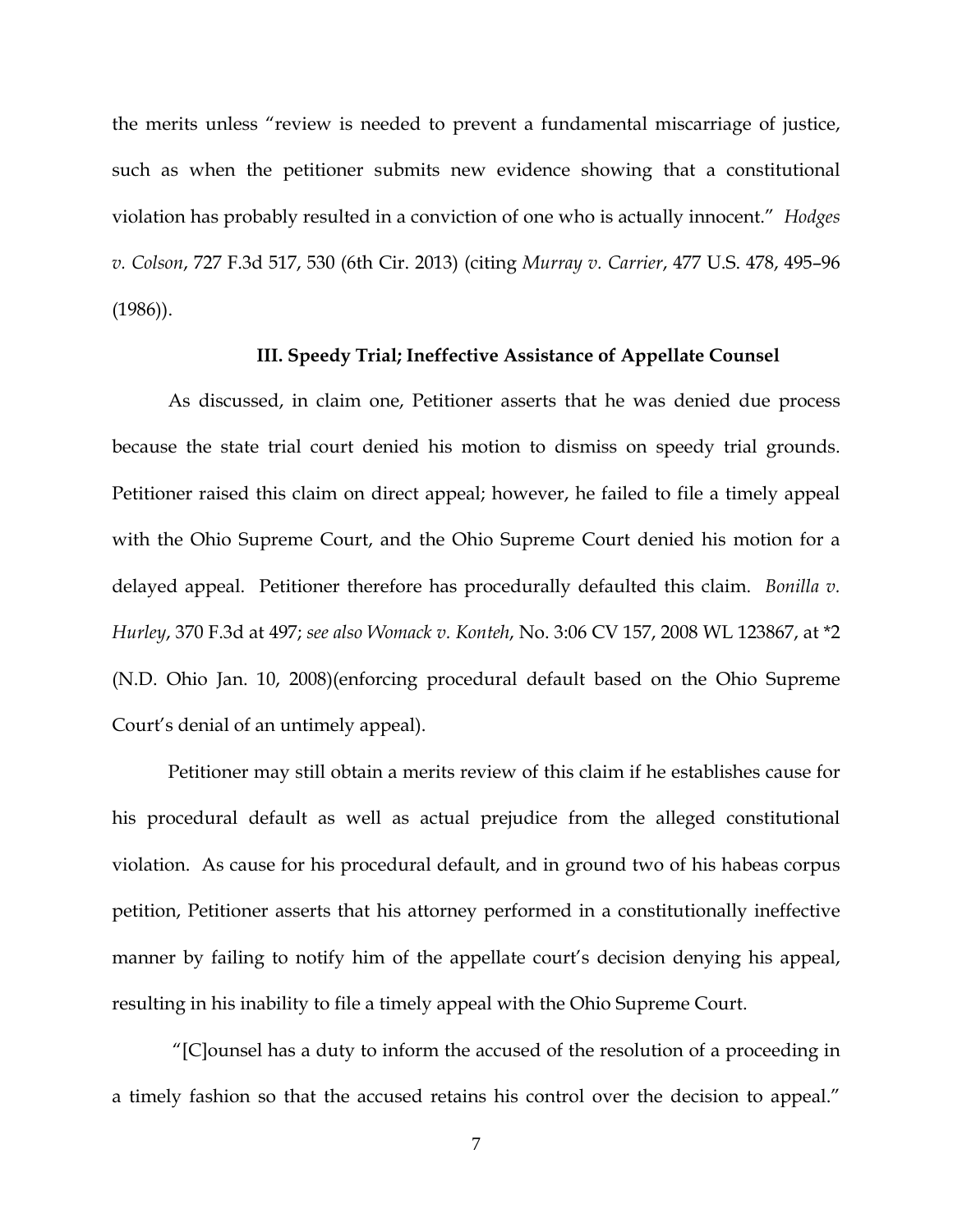*Smith v. State of Ohio Dept. of Rehabilitation and Corrections, 463 F.3d 426, 434 (6<sup>th</sup> Cir.* 2006)(citing *Strickland*, at 688)(counsel's duties include consulting with the defendant on important decisions and keeping him informed of important developments). "Because the decision regarding whether to 'take an appeal' is a 'fundamental decision[ ]' that 'the accused has the ultimate authority to make,' counsel has a duty to inform the accused of the resolution of a proceeding in a timely fashion so that the accused retains his control over the decision to appeal." *Id*. at 434 (quoting *Jones v. Barnes*, 463 U.S. 745, 751 (1983)). Where counsel's failure results in the defendant's forfeiture of the appeal, prejudice is presumed. *Id.* at 435 (citing *Roe v. Flores-Ortega*, 528 U.S. at 483). For this presumption to apply, however, "the defendant must demonstrate that counsel's deficient performance 'actually cause[d] the forfeiture of the defendant's appeal.' " *Id.* (citing *Flores-Ortega*, at 484). In other words, the defendant must establish that " 'there is a reasonable probability that, but for counsel's deficient failure' to notify [him] of the Ohio Court of Appeals decision, [he] 'would have timely appealed' to the Ohio Supreme Court." *Id*. (citing *Flores-Ortega*, at 484).

> In assessing whether a defendant. . . "would have timely appealed,". . . we apply a rebuttable presumption that if the period of time between when the defendant learned of the decision and when he or she attempted to appeal the decision is *greater* than the period allotted by state law for the timely filing of an appeal-here, forty-five days-the defendant fails to demonstrate that he or she "would have timely appealed" the decision but for the counsel's deficient failure to notify the defendant of the decision. In the absence of other circumstances hindering the defendant's ability to attempt to appeal the decision within this time frame, allowing a greater amount of time would generally bestow a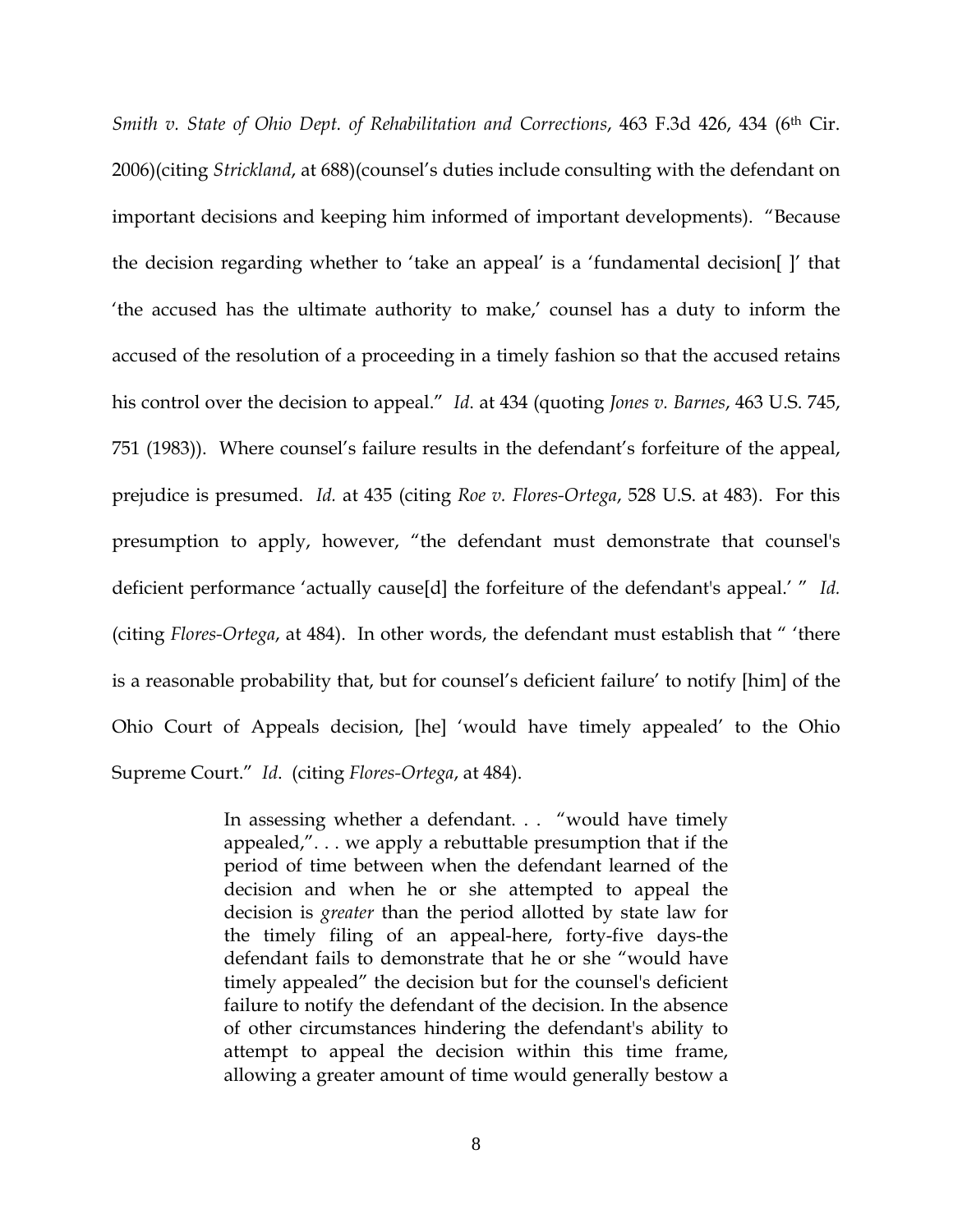windfall upon the defendant whose counsel promptly failed to notify the defendant of a decision.

*Smith*, 463 F.3d at 435; *see Baker v. Bradshaw*, 495 Fed.Appx. 560, unpublished, 2012 WL 3538585, at \*5 (6th Cir. Aug. 17, 2012)(no prejudice where the petitioner did not file a motion for delayed appeal with the Ohio Supreme Court within forty-five days of the date that he learned of the appellate court's decision) ; *Cumberledge v. Sloan*, No. 1:13 CV 2067, 2014 WL 7005112, at \* 11 (N.D. Ohio Dec. 10, 2014)(same).

Here, Petitioner was required to file an appeal with the Ohio Supreme Court by March 3, 2014, within forty-five days of the appellate court's January 17, 2014, dismissal of the appeal. S.Ct.Prac.R. 701(A)(1)(a)(i). According to Petitioner, he did not learn about the appellate court's January 17, 2014, dismissal of his appeal until May 14, 2014, when his wife, Sandra Johnson checked the court's website. *See Affidavit of Verity*, Doc. 17, PageID# 287. He filed a motion for a delayed appeal on June 27, 2014, within fortyfive days thereafter.

However, Respondent has attached a copy of the prison's Legal Mail Log indicating that, during the time period at issue, Petitioner signed for the receipt of legal mail from the Fairfield County Court twice on March 18, 2014, once on May 19, 2014, and once again on June 20, 2014. Doc. 18-1, PageID# 305-07. The docket of the Fairfield County Court of Common Pleas also indicates that, on March 11, 2014, the Clerk mailed a "cost statement" to Petitioner, billing him for costs in the amount of \$88.00 related to his appeal. Doc. 11-1, PageID# 226. On May 14, 2014, and on June 16, 2014, the Clerk again mailed the same "cost statement" to the Petitioner. *Id*. Respondent has provided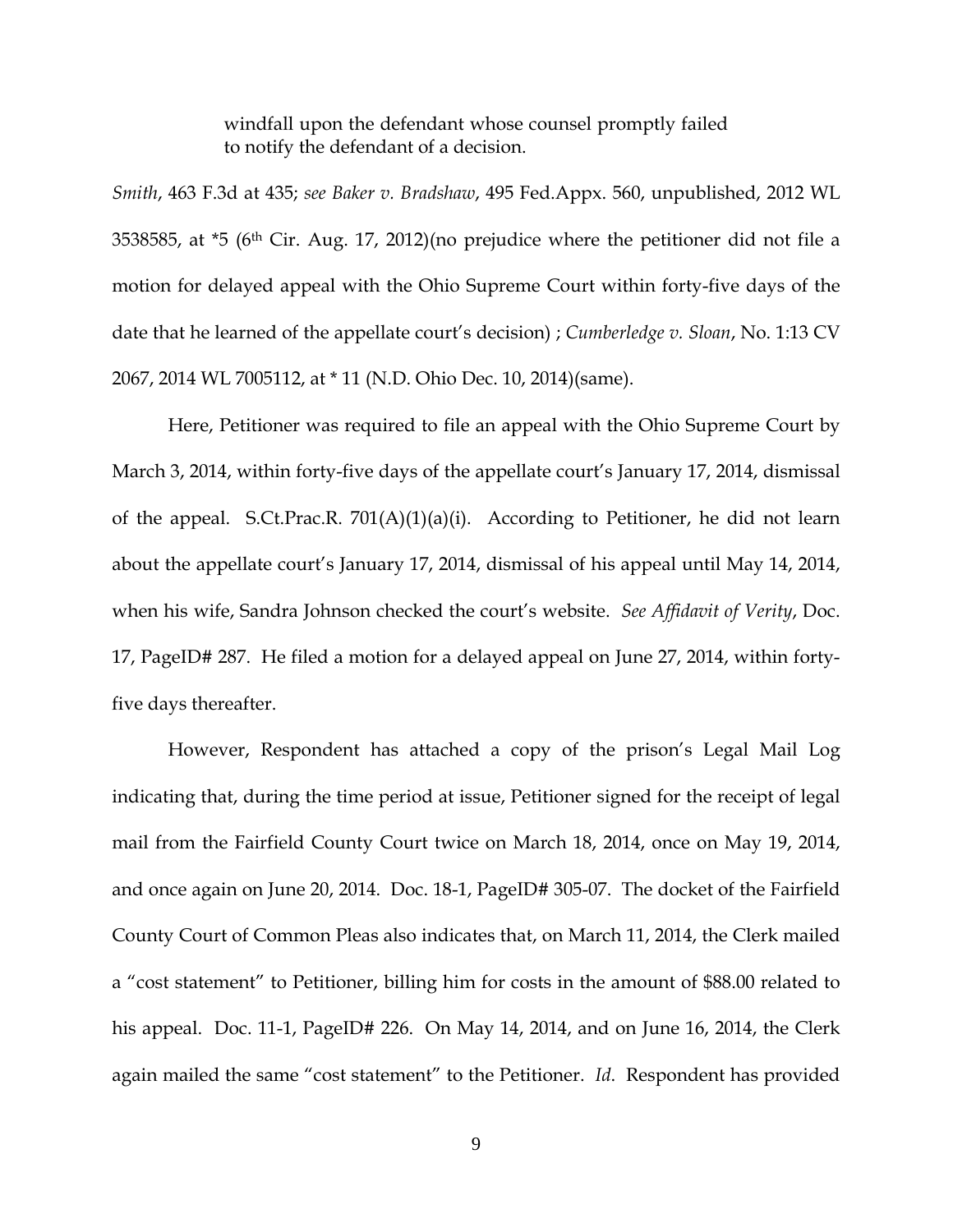a copy of the invoice that the cost statement refers to and which was mailed to the Petitioner, which indicates that, on January 17, 2014, the Opinion and Judgment Entry from the Court of Appeals was docketed. Doc. 18-1, PageID# 308. Thus, it appears likely that by March 18, 2014, Petitioner had notice that the appellate court had dismissed his appeal in January.

Petitioner indicates that the clerk did not send him a date-stamped copy of the appellate court's judgment entry, and therefore he could not have timely appealed. Doc. 19, PageID# 312. That does not mean, however, that he was not aware by March 18, 2014, that his appeal had been dismissed on some date prior to that, and nothing prevented him from requesting a copy of the decision and filing a motion for leave to appeal within forty-five days thereafter. The record therefore reflects that Petitioner appears to have waited more than three months after receiving notice that the appellate court had issued an Opinion and Judgment Entry dismissing his appeal to file his motion for a delayed appeal. If that is so, he cannot establish prejudice from counsel's alleged failure to timely notify him of the appellate court's decision denying his appeal. *Smith*, 463 F.3d at 435.

Even if this factual issue were resolved in Petitioner's favor, Respondent correctly notes that Petitioner also procedurally defaulted his claim of the denial of the effective assistance of appellate counsel concerning notifying him of the disposition of his direct appeal. Such claim therefore cannot constitute cause for his procedural default. *Edwards v. Carpenter*, 529 U.S. at 450–51 (the constitutionally ineffective assistance of counsel may constitute cause for a procedural default, so long as such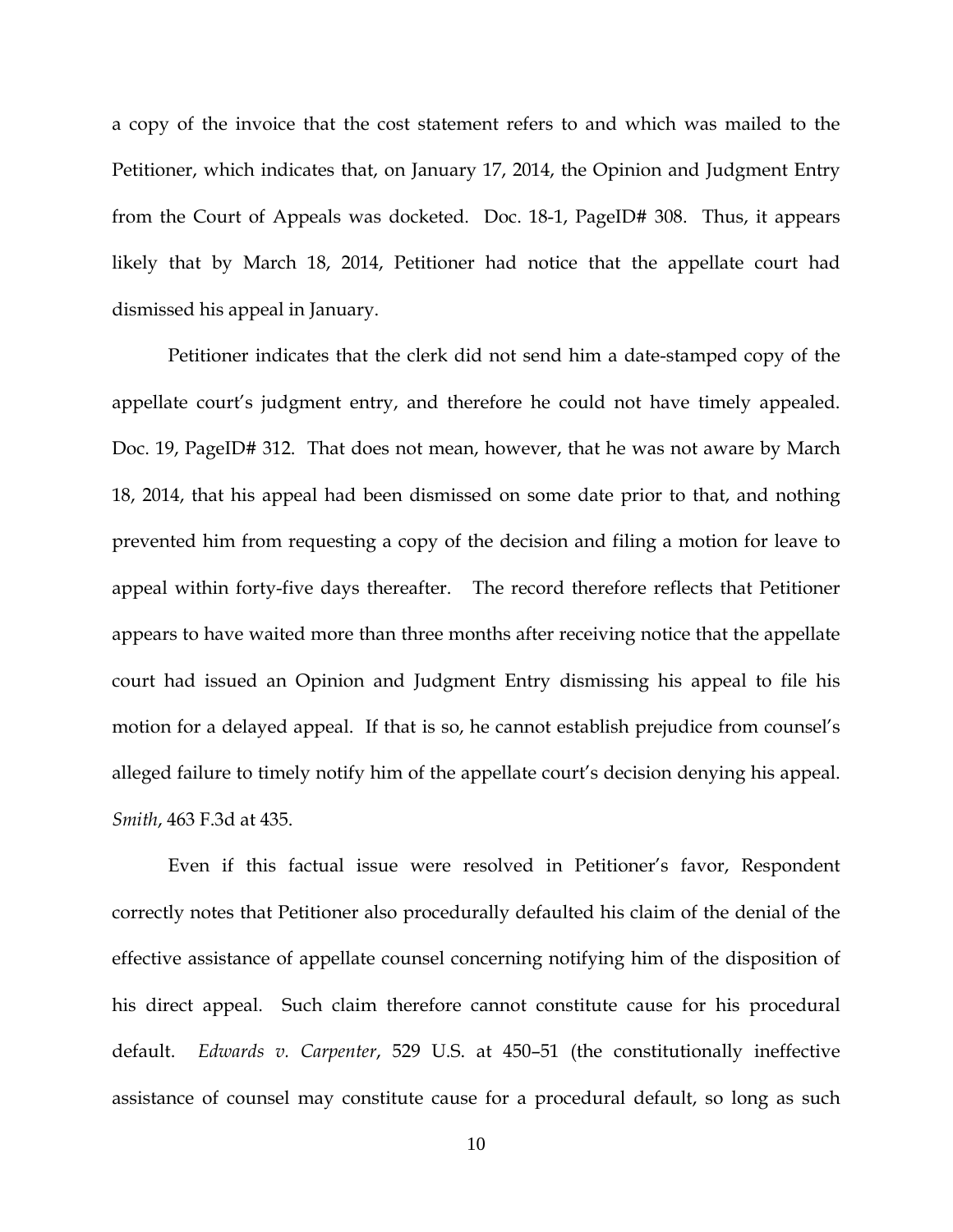claim has been presented to the state courts and is not, itself, procedurally defaulted)(citing *Murray v. Carrier*, 477 U.S. 478, 488-89 (1986)). "*Smith. . .* recognized that '[a] claim of ineffective assistance of counsel must be presented to the state courts as an independent claim before it may be used to establish cause for procedural default.' " *Stout v. Warden, Toledo Correctional Inst*., No. 3:12-cv-1415, 2014 WL 1682824, at \*9 (N.D. Ohio April 17, 2014)(citing *Bleigh v. Brunsman*, No. 2:11-cv-628, 2012 WL 668819, at \*12 (S.D. Ohio Feb. 29, 2012) (quoting *Smith*, 463 F.3d at 436, n. 7); *Barkley,* 240 F.Supp.2d at 715 ("Because [petitioner] failed to present this claim [of ineffective assistance of appellate counsel] as an independent claim to the state courts, it cannot constitute cause for [petitioner's] procedural default of his habeas claim."). "[A] petitioner cannot use the ineffective assistance of appellate counsel as cause to excuse a procedurally defaulted claim when he has failed to present the claim of the ineffectiveness of appellate counsel as an independent claim or has otherwise procedurally defaulted that claim." *Tomilinson v. Bradshaw*, No. 5:13-cv-1808, 2015 WL 106060, at \*17 (N.D. Ohio Jan. 7, 2015)(citing *Smith*, 463 F.3d at 436; *Stout v. Warden, Toledo Corr. Inst*., No. 3:12–CV–1415, 2014 WL 1682824, at \*9 (N.D. Ohio, Apr. 17, 2014)(internal quotation omitted)(concluding that the petitioner had procedurally defaulted his claim of ineffective assistance of appellate counsel by failing to present it "as a separate claim or as any claim beyond his motion for delayed appeal to the Ohio Supreme Court.").

Although Petitioner asserted a claim of the denial of the effective assistance of appellate counsel in his delayed Rule 26(B) application, the state appellate court denied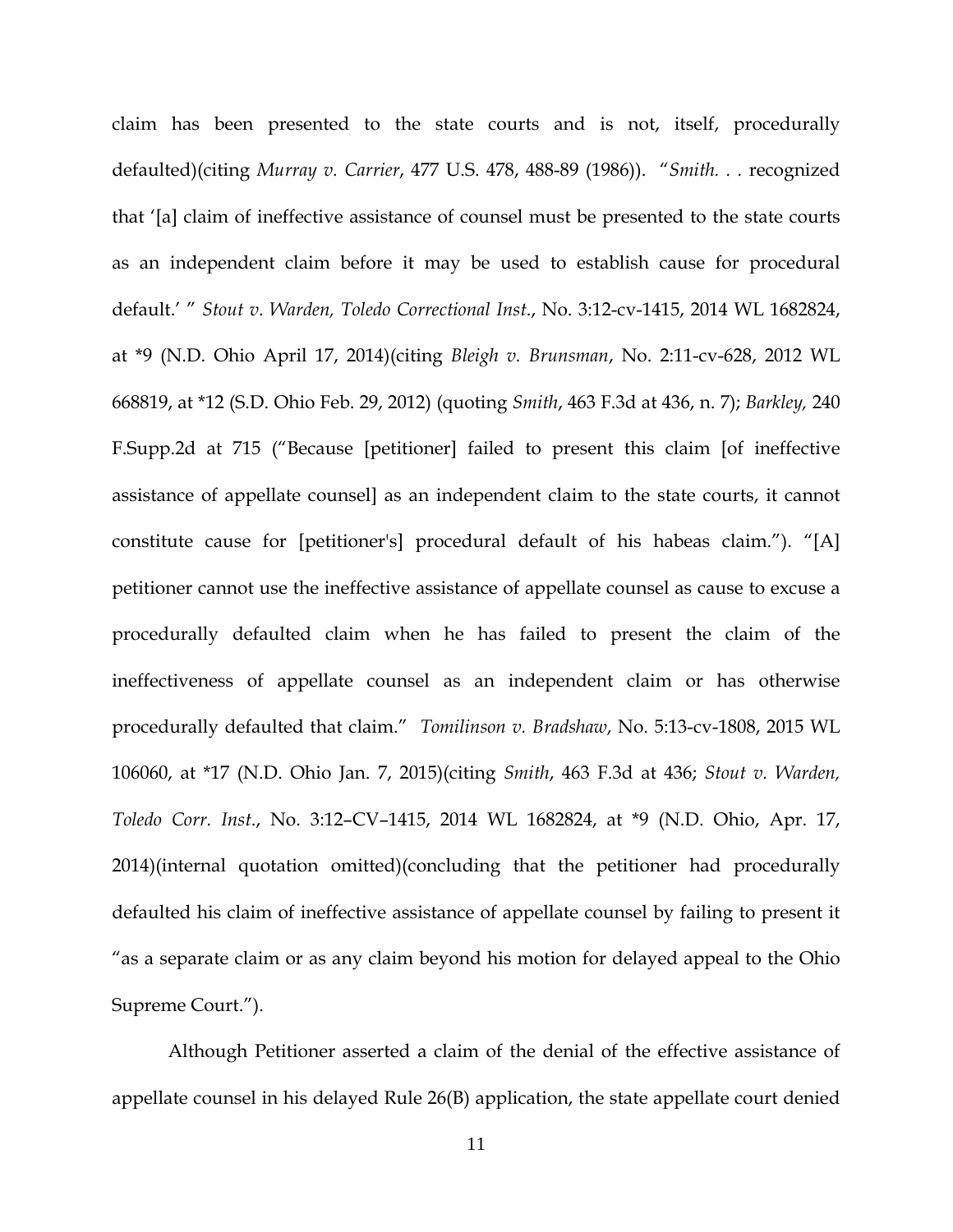application for failure to show good cause for the untimely filing. Petitioner did not file a timely appeal of the appellate court's decision to the Ohio Supreme Court. Further, he may now no longer do so, as Ohio does not permit delayed appeals in Rule 26(B) proceedings. S.Ct.Prac.R.  $7.01(A)(4)(c)$ . The state courts were unable to enforce this procedural rule due to the nature of Petitioner's procedural default. Therefore, Petitioner has waived his claim that he was denied the effective assistance of appellate counsel based on his attorney's failure to timely inform him of the appellate court's decision denying his appeal. Further, Petitioner has failed to establish cause and prejudice for this procedural default.

The United States Supreme Court has held that a claim of actual innocence may be raised "to avoid a procedural bar to the consideration of the merits of [the petitioner's] constitutional claims." *Schlup v. Delo*, 513 U.S. 298, 326–27 (1995). "[I]n an extraordinary case, where a constitutional violation has probably resulted in the conviction of one who is actually innocent, a federal habeas court may grant the writ even in the absence of a showing of cause for the procedural default." *Murray*, 477 U.S. at 496. In *Schlup*, the Supreme Court held that a credible showing of actual innocence was sufficient to enable a court to reach the merits of an otherwise procedurally-barred habeas petition. *Schlup*, 513 U.S. at 317. The actual innocence claim in *Schlup* is " 'not itself a constitutional claim, but instead a gateway through which a habeas petitioner must pass to have his otherwise barred constitutional claim considered on the merits.' " *Id*. at 315 (quoting *Herrera v. Collins*, 506 U.S. 390, 404 (1993)).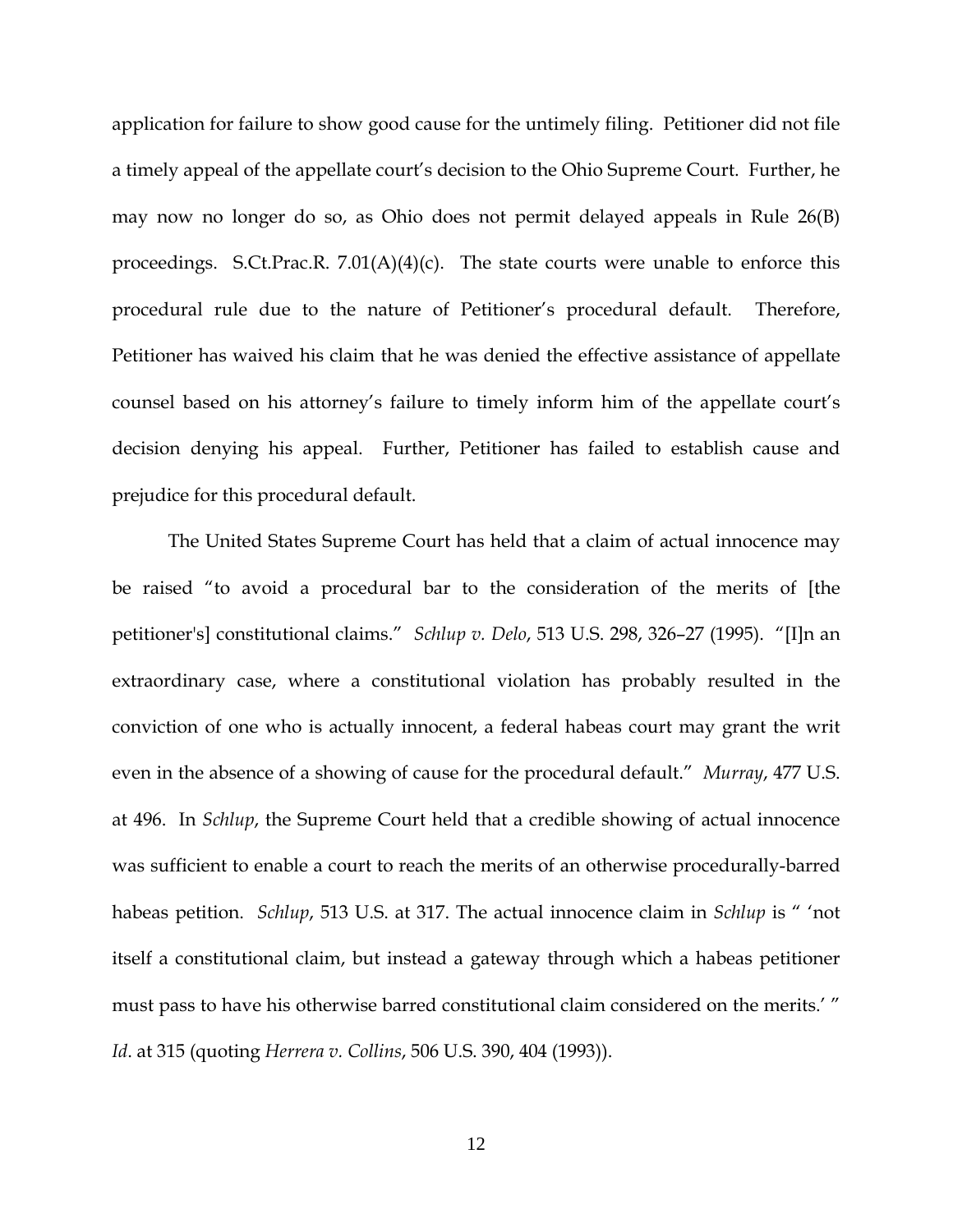The actual innocence exception allows a petitioner to pursue his constitutional claims if it is "more likely than not" that new evidence—not previously presented at trial—would allow no reasonable juror to find him guilty beyond a reasonable doubt. *Souter v. Jones*, 395 F.3d 577 (6th Cir. 2005). The Court of Appeals for the Sixth Circuit explained the exception thoroughly in *Souter:*

> The United States Supreme Court has held that if a habeas petitioner "presents evidence of innocence so strong that a court cannot have confidence in the outcome of the trial unless the court is also satisfied that the trial was free of nonharmless constitutional error, the petitioner should be allowed to pass through the gateway and argue the merits of his underlying claims." Schlup, 513 U.S. at 316, 115 S.Ct. 851, 130 L.Ed.2d 808. Thus, the threshold inquiry is whether "new facts raise[ +] sufficient doubt about [the petitioner's] guilt to undermine confidence in the result of the trial." Id. at 317, 513 U.S. 298, 115 S.Ct. 851, 130 L.Ed.2d 808. To establish actual innocence, "a petitioner must show that it is more likely than not that no reasonable juror would have found petitioner guilty beyond a reasonable doubt." Id. at 327, 513 U.S. 298, 115 S.Ct. 851, 130 L.Ed.2d 808. The Court has noted that "actual innocence means factual innocence, not mere legal insufficiency." Bousley v. United States, 523 U.S. 614, 623, 118 S.Ct. 1604, 140 L.Ed.2d 828 (1998). "To be credible, such a claim requires petitioner to support his allegations of constitutional error with new reliable evidence-whether it be exculpatory scientific evidence, trustworthy eyewitness accounts, or critical physical evidence-that was not presented at trial." Schlup, 513 U.S. at 324, 115 S.Ct. 851, 130 L.Ed.2d 808. The Court counseled however, that the actual innocence exception should "remain rare" and "only be applied in the 'extraordinary case.' " Id. at 321, 513 U.S. 298, 115 S.Ct. 851, 130 L.Ed.2d 808.

*Souter*, 395 F.3d at 589–90 (footnote omitted). Petitioner does not meet these standards.

He therefore has waived his claim of the denial of the effective assistance of appellate

counsel and denial of the right to a speedy trial.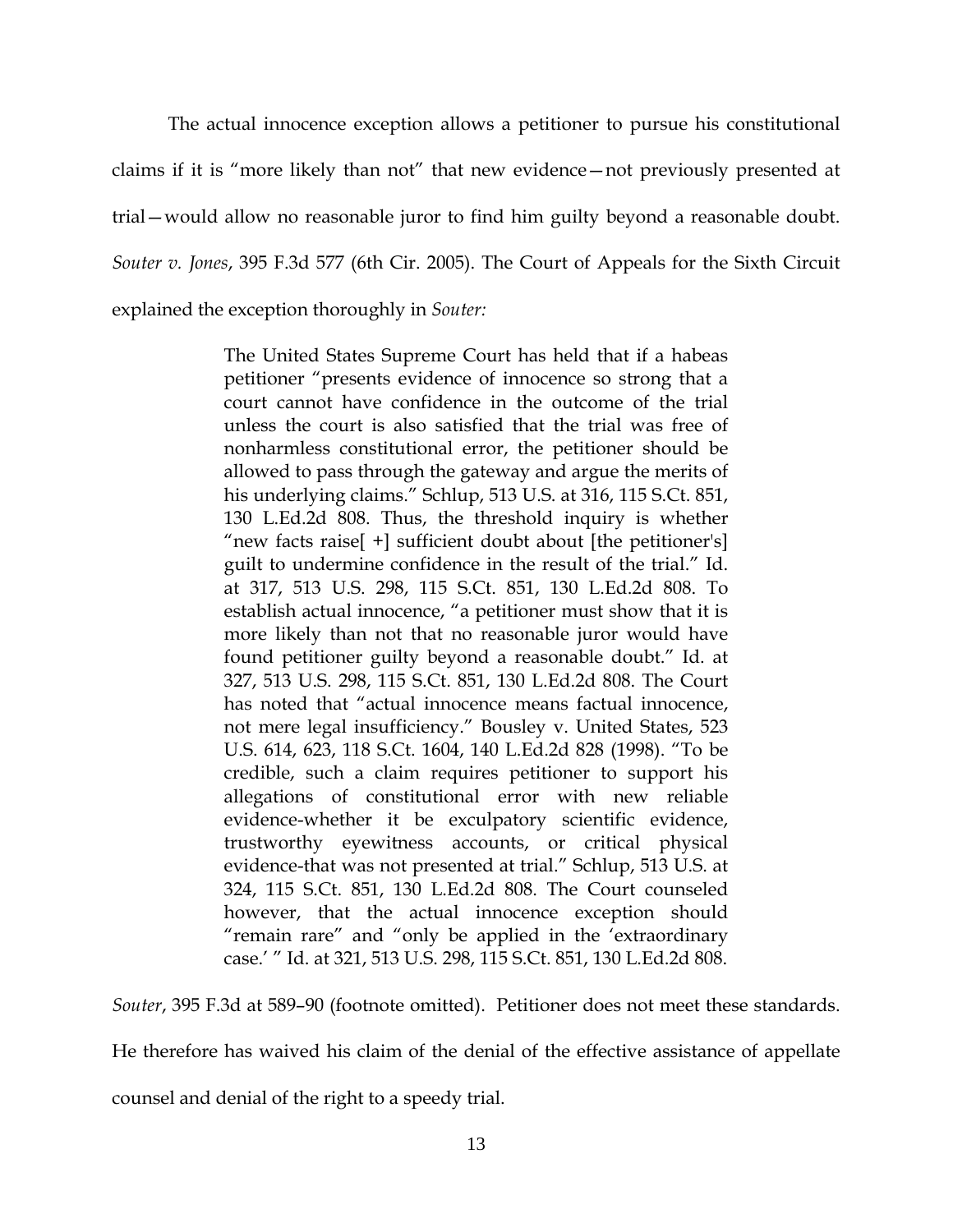#### **IV. Ineffective Assistance of Trial Counsel**

Petitioner asserts that he was denied the effective assistance of trial counsel because his attorney waived his right to a speedy trial and failed to prepare a defense, thereby forcing Petitioner to enter a guilty plea (he actually entered a no contest plea, but that difference is not significant with respect to this claim). Because the same attorney represented Petitioner at trial and on direct appeal, this claim could properly have been raised in a petition for post-conviction relief pursuant to O.R.C. § 2953.21. "Issues which must be raised in a postconviction action pursuant to R.C. § 2953.21 include claims. . . of ineffective assistance of trial counsel where the defendant was represented on direct appeal by the same attorney who represented him at trial." *Van Hook v. Anderson*, 127 F.Supp.2d 899, 913 (S.D. Ohio 2001)(citing *State v. Cole*, 2 Ohio St.3d 112 (1982)). Respondent contends that Petitioner has procedurally defaulted his claim of the denial of the effective assistance of trial counsel, because Petitioner did not file a petition for post-conviction relief, and the time period to do so has now expired. *Return of Writ,* Doc. 11, PageID# 48.

 In *Martinez v. Ryan*, -- U.S. --, 132 S.Ct. 1309 (2012), the United States Supreme Court held that the "[i]nadequate assistance of counsel at initial-review collateral proceedings may establish cause for a prisoner's procedural default of a claim of ineffective assistance at trial." *Id*. at 1315; *see Hodges v. Colson*, 727 F.3d 517, 530-31 (6th Cir. 2013). The holding in *Martinez* applies where, as here, "the initial-review collateral proceeding is the first designated proceeding for a prisoner to raise a claim of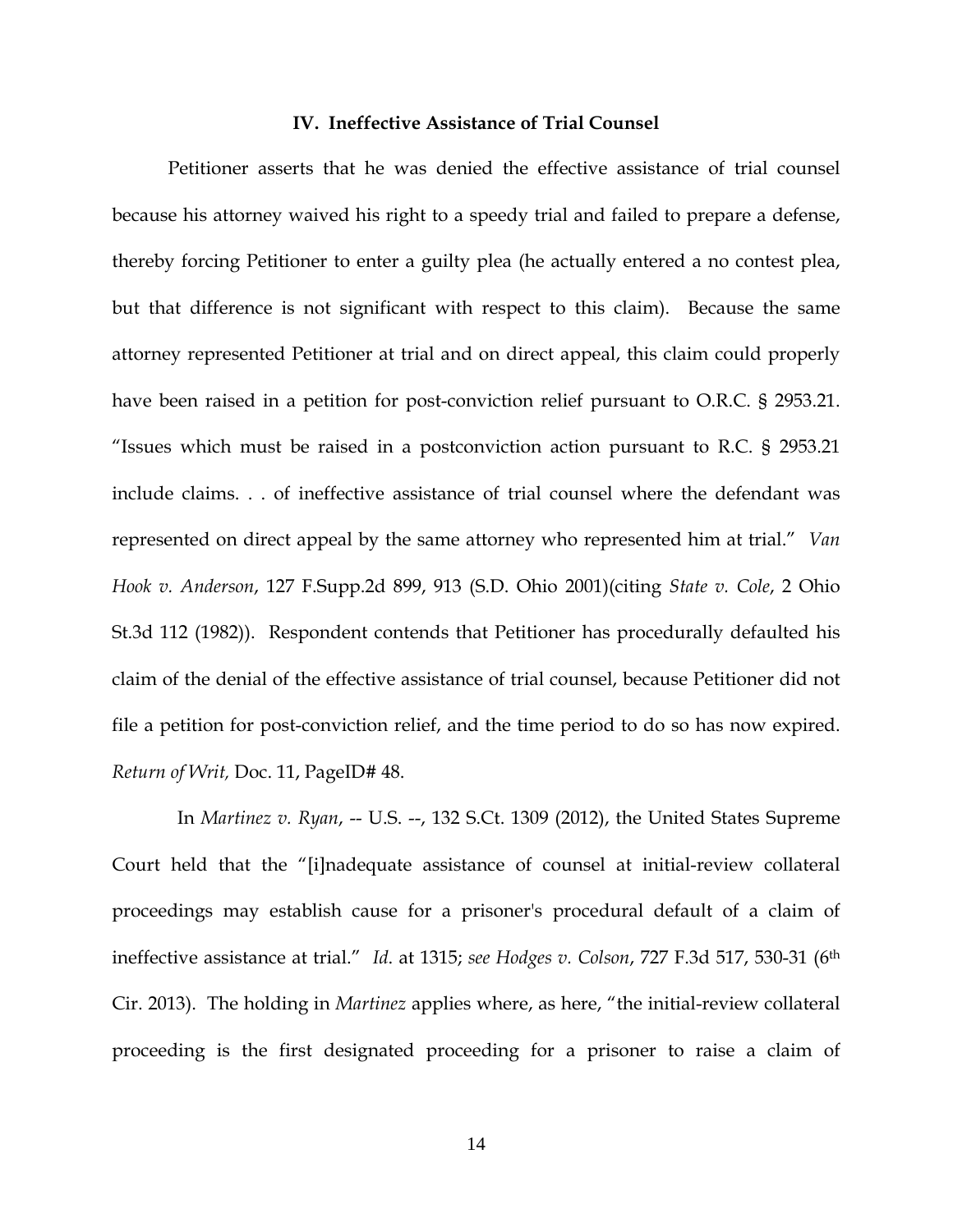ineffective assistance at trial." *Martinez,* 132 S.Ct. at 1317. The Supreme Court narrowly

limited its holding in *Martinez*, stating:

The holding in this case does not concern attorney errors in other kinds of proceedings, including appeals from initialreview collateral proceedings, second or successive collateral proceedings, and petitions for discretionary review in a State's appellate courts. See 501 U.S., at 754, 111 S.Ct. 2546; *Carrier*, 477 U.S., at 488, 106 S.Ct. 2639. It does not extend to attorney errors in any proceeding beyond the first occasion the State allows a prisoner to raise a claim of ineffective assistance at trial, even though that initial-review collateral proceeding may be deficient for other reasons.

*Martinez*, at 1320. Under *Martinez*, a federal habeas court may find cause to excuse a

petitioner's procedural default

where (1) the claim of "ineffective assistance of trial counsel" was a "substantial" claim; (2) the "cause" consisted of there being "no counsel" or only "ineffective" counsel during the state collateral review proceeding; (3) the state collateral review proceeding was the "initial" review proceeding in respect to the "ineffective-assistance-of-trial-counsel claim"; and (4) state law requires that an "ineffective assistance of trial counsel [claim] ... be raised in an initial-review collateral proceeding." *Martinez, supra*, at ––––, 132 S.Ct., at 1318–1319, 1320–1321.

*Trevino v. Thaler*, 133 S.Ct. 1911, 1918 (2013). "The Sixth Circuit has not finally resolved whether and how *Martinez* applies to Ohio ineffective assistance of trial counsel claims." *Moreland v. Robinson*, No. 3:05-cv-334, 2015 WL 127977, at \*6 (S.D. Ohio Jan. 8, 2015)(citations omitted). However, the Sixth Circuit has concluded that an attorney's failure to advise his client with relevant information regarding the filling of a petition for post-conviction relief may constitute cause for a petitioner's failure to pursue a timely post-conviction petition. *Gunner v. Welch*, 749 F.3d 511 (6<sup>th</sup> Cir. 2014). *Gunner's*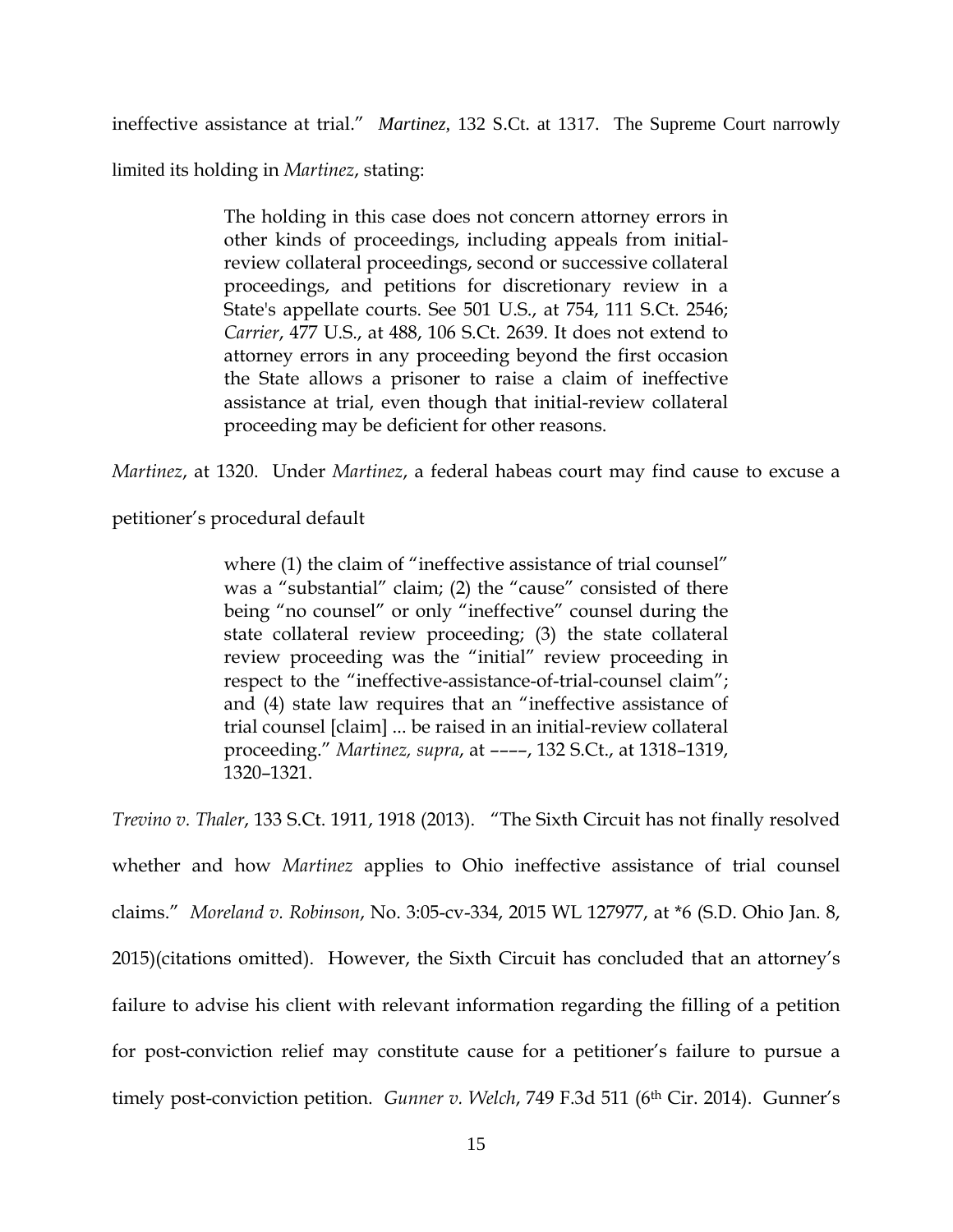attorney failed to advise Gunner of the date of the filing of the trial transcript or of the deadline for filing a post-conviction petition. The time period for filing a postconviction petition therefore elapsed, and Gunner missed his opportunity to file a timely petition for post-conviction relief. *Id*. at 515. The Sixth Circuit held that Gunner thereby established cause for his procedural default of a claim of ineffective assistance of trial counsel and remanded the case for consideration of the claim on the merits. The Sixth Circuit reasoned:

> Mr. Long was retained to challenge the judgment of conviction on appeal. The only viable issue that was available—the ineffective assistance of trial counsel—had to be brought in a separate proceeding, and the timing of that proceeding was integrally related to the filing of the transcript on direct appeal. Mr. Long knew or should have known that this proceeding had to be brought within 180 days of the date on which the trial transcript was filed with the Ohio Court of Appeals, and he also knew that his client would surely have not known when the trial transcript was filed or of the necessity to take immediate legal steps. Under these circumstances, just as the debt collector was obligated to inform his principal of the necessity to take immediate legal steps to collect the debt, even though he was not obligated to take those legal steps, Mr. Long was obligated to communicate comparable information to petitioner.

*Id*. at 516-17 (footnote omitted).<sup>1</sup>

 $\overline{a}$ 

Therefore, it appears that Petitioner may be able to establish cause for his

procedural default in failing to file a timely petition for post-conviction relief.

 $1$  Effective March 23, 2015, the deadline for filing a petition for post-conviction relief increased from 180 days to no later than 365 days after the date on which the trial transcript is filed in the court of appeals in the direct appeal of the judgment of conviction or adjudication. O.R.C. § 2953.21(A)(2). Sub. H.B. 663, 130th Gen. Assem.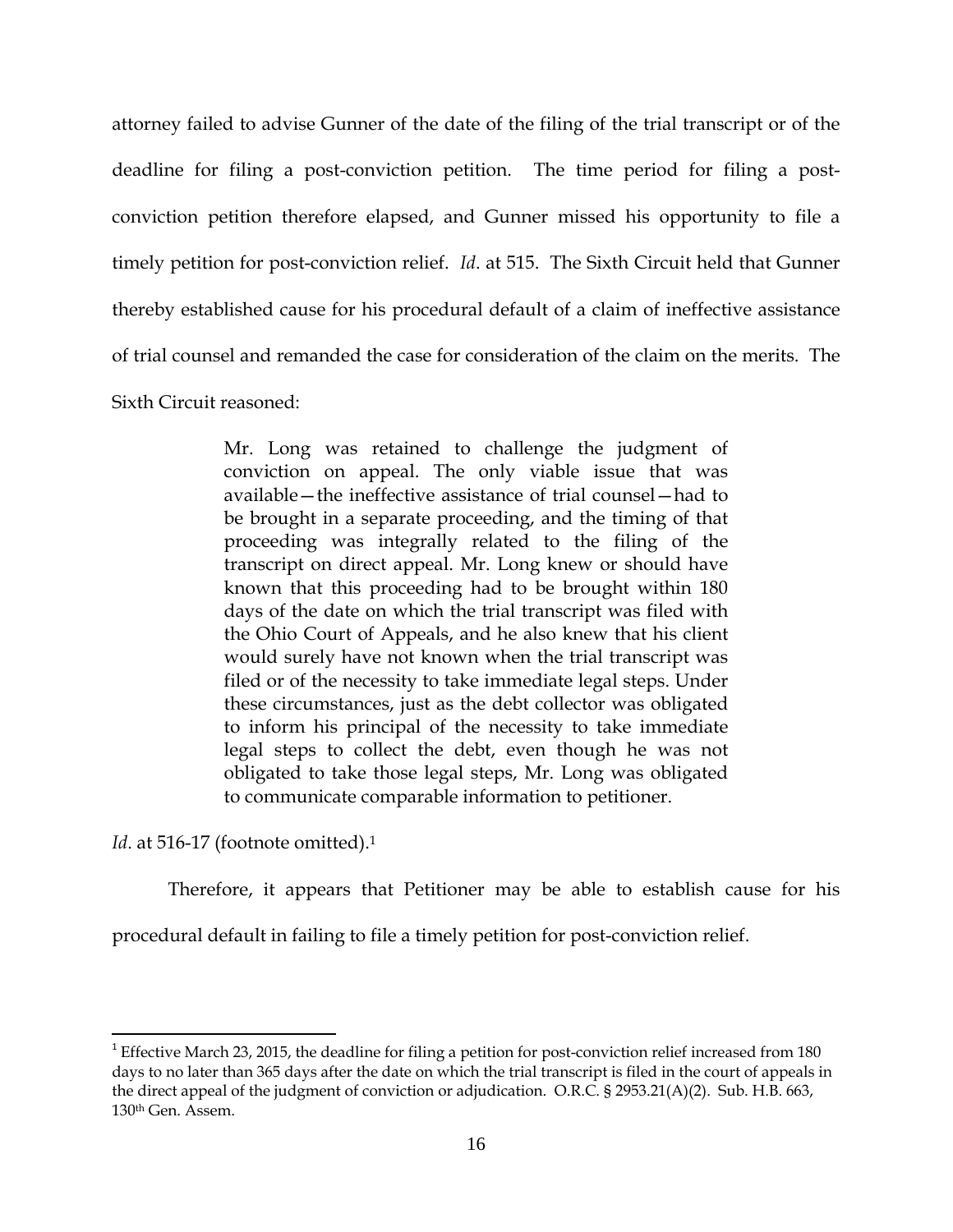Turning to the merits of the claim, Petitioner asserts that his attorney failed to prepare for trial, never asked Petitioner about potential defense witnesses who would have established his actual innocence of the charges, and improperly waived his right to a speedy trial, thereby forcing Petitioner to enter a guilty plea. Petitioner additionally asserts that his attorney performed in a constitutionally ineffective manner at sentencing, by failing to request a hearing on his ability to pay restitution, and failing to object to imposition of sentences on allied offenses of similar import. Respondent has not addressed the merits of Petitioner's claim of ineffective assistance of trial counsel.

## **V. Recommended Disposition**

The Magistrate Judge therefore **RECOMMENDS** that Petitioner's claim of the denial of the right to a speedy trial and the denial of the effective assistance of appellate counsel be **DISMISSED** as procedurally defaulted, but that the claim of ineffective assistance of trial counsel be briefed on the merits.

If this recommendation is adopted, Respondent should be **DIRECTED** to submit a supplemental response addressing the merits of Petitioner's claim of the denial of the effective assistance of trial counsel within twenty-one days, and Petitioner should be granted permission to file a response within twenty-one days thereafter.

#### **VI. Procedure on Objections**

If any party objects to this *Report and Recommendation*, that party may, within fourteen days of the date of this Report, file and serve on all parties written objections to those specific proposed findings or recommendations to which objection is made, together with supporting authority for the objection(s). A judge of this Court shall